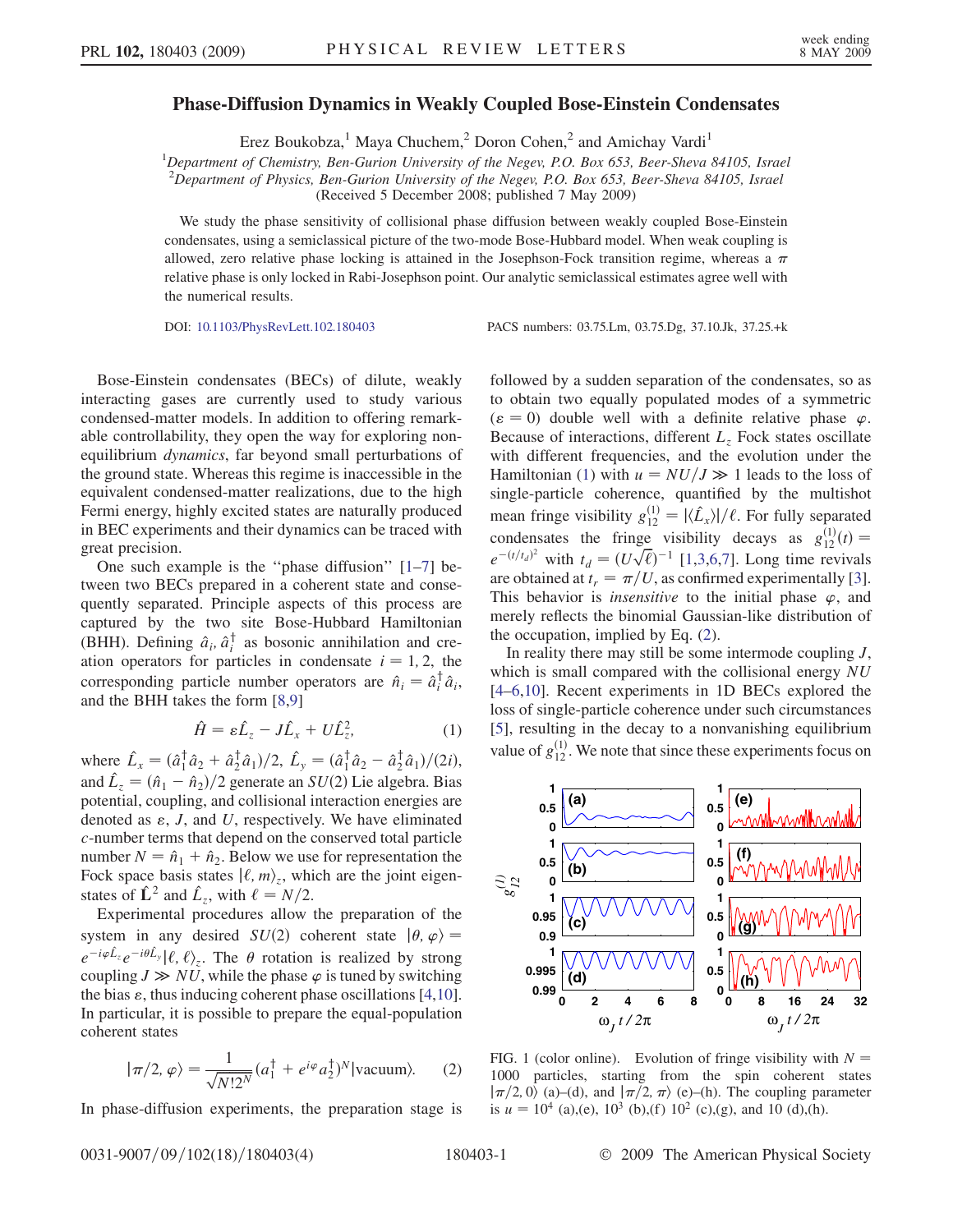<span id="page-1-1"></span>phase fluctuations associated with one dimensionality, their detailed description goes beyond the two-mode BHH [7,11], and that dephasing can also be caused by thermal noise [2]. Other experiments have found  $\varphi$  sensitivity in the full merging of two separated condensates [10], where a relative  $\varphi = \pi$  phase led to significant heating losses compared to  $\varphi = 0$ . The common expectation in these experiments is that small coupling between the condensates will lead to their phase locking and suppress the loss of single-particle coherence.

Generally motivated by this experimental interest we here study the  $\varphi$  dependence of the fringe-visibility evolution when the two condensates remain weakly coupled during the hold time, assuming the prototype two-mode BHH modeling. In Fig. [1](#page-0-2) we plot the numerically calculated  $g_{12}^{(1)}$  for both the  $|\pi/2, 0\rangle$  and the  $|\pi/2, \pi\rangle$  prepara-<br>tions. For the  $\omega = 0$  preparation, the expected phase tions. For the  $\varphi = 0$  preparation, the expected phase locking is obtained even by a very weak coupling, leading to a nonvanishing asymptotic value of the fringe visibility, with some small oscillations. However, if the system is prepared in the  $\varphi = \pi$  state, phase locking is not attained if  $u$  is moderately large, and the fringe visibility exhibits apparently complex dynamics with a somewhat different characteristic time scale. The corresponding short-time dynamics was previously studied using truncated and linearized models [2]. Our purpose in the present work is to provide both qualitative and quantitative longer time analysis of this phase sensitivity of the phase-diffusion process, using a semiclassical phase-space method.

Interaction regimes.—It is instructive to use a Wigner function  $\rho(\theta, \varphi)$  for the representation of the quantum states [12]. The Wigner function that represents a  $|\theta, \varphi\rangle$ coherent state resembles a minimal Gaussian centered at the corresponding angle on the BHH's spherical phase space. Using semiclassical reasoning one can argue that the Wigner functions of the BHH eigenstates (with  $\varepsilon = 0$ ) are concentrated along the contour lines of the Gross-Pitaevskii classical energy functional,

<span id="page-1-0"></span>
$$
E(\theta, \varphi) = \frac{NJ}{2} \left[ \frac{1}{2} u(\cos \theta)^2 - \sin \theta \cos \varphi \right].
$$
 (3)

Furthermore, within the framework of the WKB approximation [13,14] the quantization of the energy is implied by the condition  $A(E_n) = (4\pi/N)(n + 1/2)$  where  $A(E)$  is the phase-space area enclosed by a fixed energy E contour, and  $4\pi/N$  is the Planck cell. [Below we measure  $A(E)$  in Planck cell units.] The phase-space picture implies that one has to distinguish between three regimes according to the value of the dimensionless interaction parameter  $u \equiv$  $NU/J$  [8,9]: (a) the linear, weak-interaction Rabi regime  $u < 1$ , (b) the intermediate *Josephson* regime  $1 < u < N^2$ , and (c) the extreme strong-interaction *Fock* regime  $u > N^2$ . In the Josephson regime the spherical phase space is split by a figure-eight separatrix trajectory (see Fig. 2), to a "sea" of Rabi-like (blue) trajectories and two interaction-dominated nonlinear ''islands'' (green). In the



FIG. 2 (color online). Schematic drawing of the classical phase-space energy contours (a) and the corresponding spectrum (b), for  $N = 20$  and  $u = 10$ . In (b) WKB energies (red x) are compared with exact eigenvalues (blue  $+$ ). Dashed lines indicate slopes  $\omega_j$  for low energies,  $\omega_x$  for near-separatrix energies, and  $\omega_{+}$  for high energies. Squares mark the eigenstates plotted in Fig. [3.](#page-2-0)

Fock regime the phase-space area of the sea becomes smaller than Planck cell, and therefore effectively disappears.

Spectrum.—The energy landscape for  $u \gg 1$ , as implied<br>Form  $(3)$  consists of searly evels that extend from the by Eq. [\(3](#page-1-0)), consists of sea levels that extend from the bottom energy  $E_{-} = -\ell J$ , and of island levels that occur in almost degenerate pairs and extend up to the upper energy  $E_+ \approx \ell^2 U$ . The border between the sea and the islands is the separatrix energy  $E_x = \ell J$ . The oscillation frequency  $\omega(E) = [A'(E)]^{-1}$  around the minimum-energy (stable) fixed point  $(\pi/2, 0)$  is the plasma/Josephson frequency  $\omega_j \equiv \omega(E) = \sqrt{(J + N U)J} \approx \sqrt{NUJ}$ . Whereas for  $u < 1$  the opposite phase-space fixed point  $(\pi/2, \pi)$ would also be stable with  $\omega_+ = \sqrt{(J - N U)J}$ , for  $u > 1$  it<br>bifurcates, and replaced by an unstable fixed point at the bifurcates, and replaced by an unstable fixed point at the separatrix energy, accompanied by the twin stable fixed points ( $arcsin(1/u)$ ,  $\pi$ ), located within the islands. For  $u \gg 1$  these stationary points approach the poles<br>(arcsin(1/u) = 0  $\pi$ ) and the oscillation frequency be- $\arcsin(1/u)=0, \pi$  and the oscillation frequency becomes  $\omega_+ \approx NU$ . The significance of the various frequencies is implied by the WKB quantization (Fig. 2). At low energy we have a nondegenerate set of Josephson levels with spacing  $\omega_l$ . Because of the nonlinearity the spacing becomes smaller as one approaches the separatrix energy (see next paragraph), while the high-energy levels ( $E_m$  =  $Um^2$ ) are doubly degenerate with spacing  $2Um$  that approaches  $\omega_+$  as  $m \to \ell$ .

Nonlinearity.—Motion in the vicinity of the separatrix is highly nonlinear, as implied by the nonlinear variation of the phase space area near it:

$$
|A(E) - A(E_x)| = \left| \frac{E - E_x}{\omega_J} \right| \log \left| \frac{NJ}{E - E_x} \right|.
$$
 (4)

We stress that Planck cell units are used for  $A(E)$ . On the basis of this expression, the WKB quantization condition implies that the level spacing at the separatrix is finite and given by the expression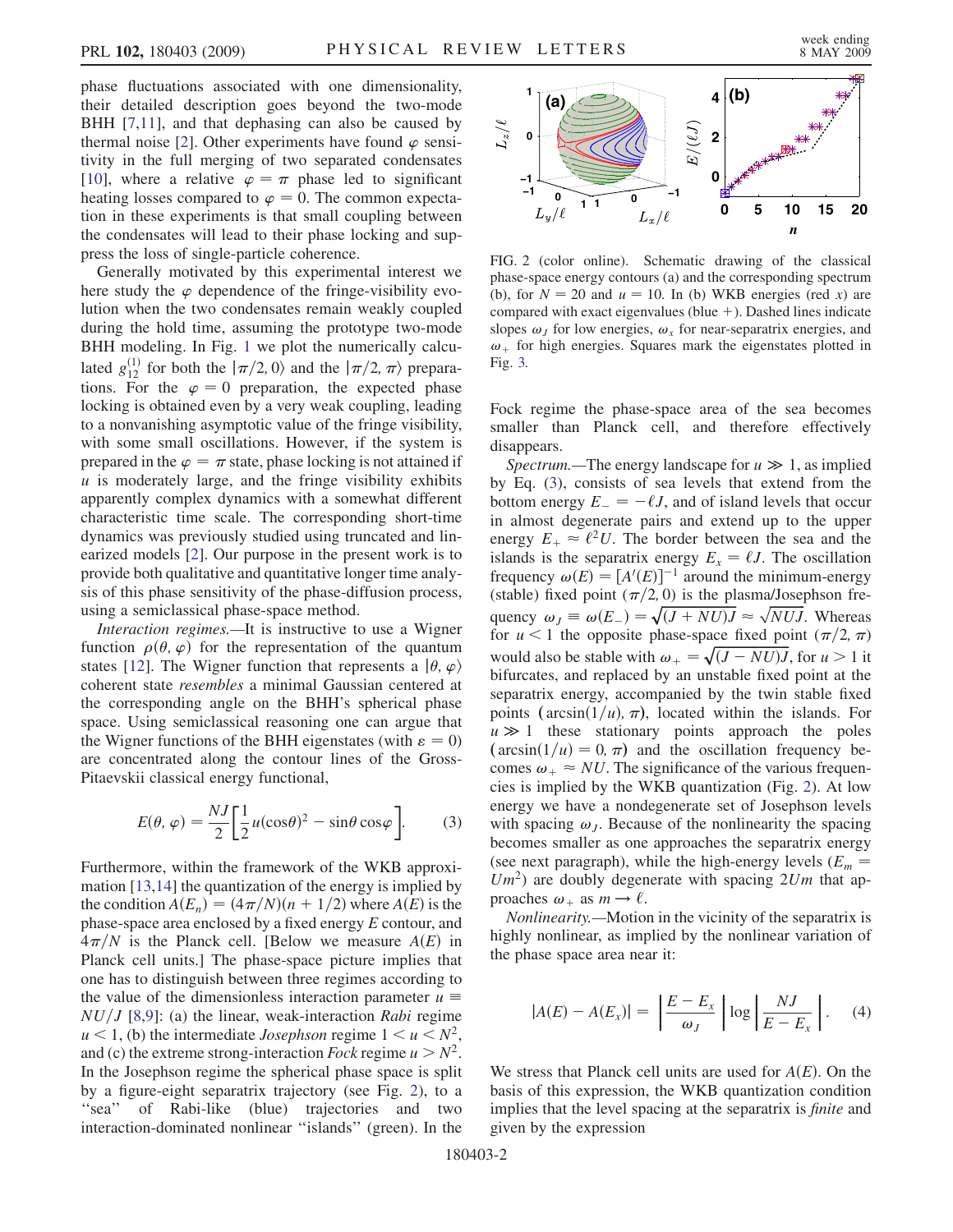$$
\omega_x = \left[\frac{1}{2}\log\left(\frac{N^2}{u}\right)\right]^{-1}\omega_J.
$$
 (5)

<span id="page-2-1"></span><span id="page-2-0"></span>It is important to notice that in the strict classical limit this frequency becomes zero  $[15]$ , while for finite N it differs from the Josephson frequency only by a logarithmic factor. The nonlinearity can be characterized by a parameter  $\alpha$ that reflects the  $E$  dependence of the oscillation frequency  $\omega(E)$ , and hence upon WKB quantization it reflects the dependence of the level spacing  $E_{n+1} - E_n \approx \omega(E_n)$  on the running index  $n$ . The implied definition of this parameter and its value in the vicinity of the separatrix are

<span id="page-2-2"></span>
$$
\alpha(E) \equiv \frac{1}{\omega} \frac{d\omega}{dn} = \omega(E)^2 A''(E) \sim \left[ \log \left( \frac{N^2}{u} \right) \right]^{-1} . \tag{6}
$$

Note that this parameter is meaningful only deep in the Josephson regime, where it is less than unity. As shown below, the parameter  $\alpha$  controls the amplitude of the fluctuations in the case of a  $\varphi = \pi$  preparation. Strangely enough, in the classical limit ( $N \rightarrow \infty$  with fixed u) the nonlinear effect becomes more pronounced as far as Eq. ([5\)](#page-2-1) is concerned, but weaker with regard to Eq. [\(6](#page-2-2)).

Eigenstates.—(Fig. 3) In the Rabi regime, the eigenstates of the Hamiltonian approach the  $\hat{L}_x$  eigenstates  $|\ell, m'\rangle_x$ , with eigenvalues  $-Jm'$  proportional to the relative-number difference between the even and odd superpositions of the modes. In particular, the lowest eigenstate  $\langle \ell, \ell \rangle_{x}$  and the highest eigenstate  $\langle \ell, -\ell \rangle_{x}$  are the coherent states  $|\pi/2, 0\rangle$  and  $|\pi/2, \pi\rangle$ , respectively, with binomial *m* distributions in the  $|\ell, m\rangle$ , basis, approaching the normal (Gaussian or Poissonian) distribution for large  $\ell$ . As *u* increases beyond unity, a transition is made into the Josephson regime. The relative-number variance  $\Delta L_z$  of the ground state decreases continuously in this regime from its coherent  $\sqrt{N}/2$  value. However, the coherence  $g_{12}^{(1)}$  of the ground state remains close to unity and the relative the ground state remains close to unity and the relative



FIG. 3 (color online). Wigner function of the separatrix state (a) and its  $\varphi$  and m projections (b),(c) for the eigenstates specified in Fig. [2.](#page-1-1) Solid red lines depict the near-separatrix eigenstate, while dash-dotted blue lines and dashed green lines correspond to the ground and most excited (''cat'') states, respectively. Also shown in (d) are the relative-number variance and the fringe visibility for ground state (blue dash-dotted line) and most excited state (dashed green line) with  $N = 1000$ .

phase is well defined throughout the Josephson regime, justifying the use of mean-field theory to depict the Josephson dynamics of ground state perturbations. The coherence of the ground state is only lost in the Fock regime, where the true ground state approaches the relative site-number state  $|\ell, 0\rangle$ .

 $\varphi = 0$  preparation.—The above discussion implies that, in the case of a coherent preparation  $|\pi/2, 0\rangle$ , any weak coupling beyond  $J > U/N$  would suffice to lock the relative phase and to prevent the loss of single-particle coherence [5]. In phase-space language, the  $\varphi = 0$  preparation is located at the minimum of the sea region, around a stable fixed point  $(\pi/2, 0)$ , and resembles the ground state of the Hamiltonian. The expected small-oscillation frequency for the evolution of this coherent state is  $\omega_I$ , and hence that of the visibility is  $2\omega_J$  (see Fig. 4).

 $\varphi = \pi$  preparation.—For the coherent preparation  $|\pi/2, \pi\rangle$  the picture is quite different. In the Rabi regime, this state coincides with the  $|\ell, -\ell\rangle$ <sub>x</sub> most excited eigenstate, and hence it is possible to have phase locking around the stable fixed point  $(\pi/2, \pi)$ , where the characteristic frequency is  $\omega_+$ . However, as soon as  $u > 1$ , this fixed point bifurcates, and the Wigner function of the eigenstates has to equally populate the two twin islands in phase space, hence forming a cat state [16] with bimodal *m* distribution. This crossover is reflected (see Fig. 3) by the sharp increase in the relative-number variance to the cat-state value  $\Delta L_z = N/2$ , and by the equally sharp decrease of its single-particle coherence. The evolution of the coherent preparation  $|\pi/2, \pi\rangle$  in the vicinity of the unstable point is further analyzed below.

Dynamics.—The phase sensitivity of phase diffusion originates from the instability of the hyperbolic fixed point  $(-1, 0, 0)$  of the classical phase space, as opposed to the



FIG. 4 (color online). Probability distribution  $P(E_n)$  for the preparations  $|\pi/2, 0\rangle$  (a) and  $|\pi/2, \pi\rangle$  (b), with  $N = 1000$ particles, and  $u = 10<sup>3</sup>$ . Numerical expansions (O) are compared with the semiclassical estimates of Eqs. [\(7\)](#page-3-0) and ([8\)](#page-3-1) (solid lines). In (c), the mean frequency and the long time average of the  $\langle L_x \rangle$ oscillations of Fig. [1](#page-0-2) ( $\triangle$  for  $|\pi/2, 0\rangle$ ,  $\Box$  for  $|\pi/2, \pi\rangle$ ) are compared to the semiclassical analysis of the dynamics in phase space (solid blue lines and dotted red lines, respectively). Error bars reflect the associated dispersion.